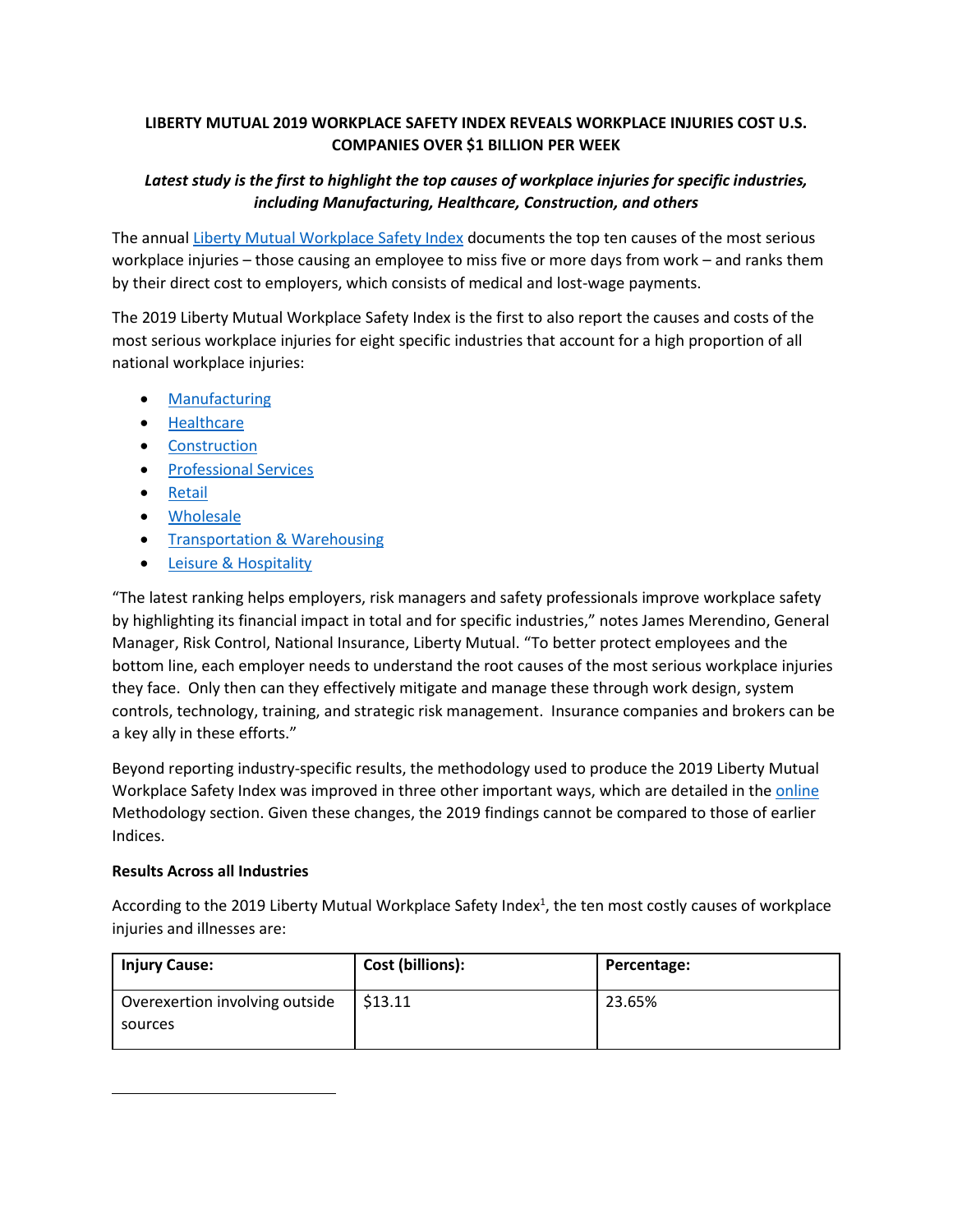| <b>Injury Cause:</b>                                    | Cost (billions): | Percentage: |
|---------------------------------------------------------|------------------|-------------|
| Falls on same level                                     | \$10.38          | 18.72%      |
| Struck by object or equipment                           | \$5.22           | 9.42%       |
| Falls to lower level                                    | \$4.98           | 8.99%       |
| Other exertions or bodily<br>reactions                  | \$3.69           | 6.65%       |
| Roadway incidents involving<br>motorized vehicle        | \$2.70           | 4.88%       |
| Slip or trip without falling                            | \$2.18           | 3.93%       |
| Caught in or compressed by<br>equipment or objects      | \$1.93           | 3.48%       |
| Repetitive motions involving<br>microtasks              | \$1.59           | 2.87%       |
| Struck against object or<br>equipment                   | \$1.15           | 2.07%       |
| Cost of the top 10 most<br>disabling workplace injuries | \$46.93          | 84.66%      |
| Total cost of the most disabling<br>workplace injuries  | \$55.43          | 100%        |

# **Results for Specific Industries**

And here are the top causes by key industries:

| Industry              | <b>Ranking of Cause of Loss</b>  |                                  |                                  |                          |                                           |
|-----------------------|----------------------------------|----------------------------------|----------------------------------|--------------------------|-------------------------------------------|
|                       | 1 <sup>st</sup>                  | 2nd                              | 3 <sup>rd</sup>                  | 4th                      | 5th                                       |
| <b>All Industries</b> | Overexertion,<br>outside sources | Falls, same level                | Struck by object<br>or equipment | Falls, to lower<br>level | Other exertions<br>or bodily<br>reactions |
| Construction          | Falls, to lower<br>level         | Struck by object<br>or equipment | Overexertion,<br>outside sources | Falls, same level        | Slip or trip<br>without a fall            |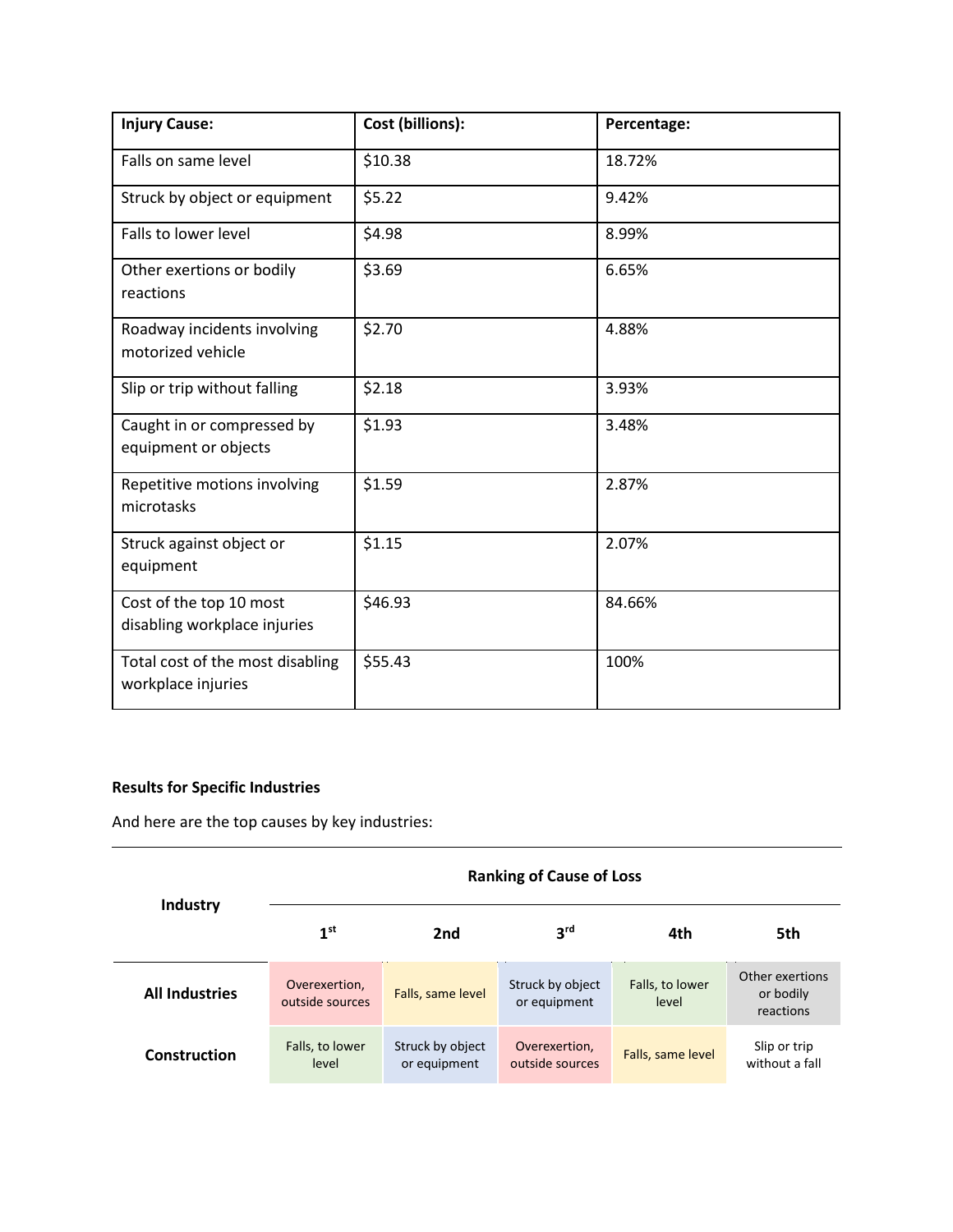| <b>Prof. Services</b>                 | Falls, same level                | Overexertion,<br>outside sources | Falls, to lower<br>level         | Roadway<br>incidents                      | Struck by object<br>or equipment          |
|---------------------------------------|----------------------------------|----------------------------------|----------------------------------|-------------------------------------------|-------------------------------------------|
| <b>Manufacturing</b>                  | Overexertion,<br>outside sources | Falls, same level                | Struck by object<br>or equipment | Caught in,<br>compressed by<br>equipment  | Repetitive<br>motions, micro<br>tasks     |
| <b>Healthcare</b>                     | Overexertion,<br>outside sources | Falls, same level                | Intentional<br>injury by person  | Roadway<br>incidents                      | Other exertions<br>or bodily<br>reactions |
| <b>Retail</b>                         | Overexertion,<br>outside sources | Falls, same level                | Struck by object<br>or equipment | Other exertions<br>or bodily<br>reactions | Falls, to lower<br>level                  |
| <b>Transport &amp;</b><br>Warehousing | Overexertion,<br>outside sources | Falls, same level                | Roadway<br>incidents             | Other exertions<br>or bodily<br>reactions | Falls, to lower<br>level                  |
| Wholesale                             | Overexertion,<br>outside sources | Struck by object<br>or equipment | Falls, to lower<br>level         | Falls, same level                         | Other exertions<br>or bodily<br>reactions |
| Leisure &<br><b>Hospitality</b>       | Falls, same level                | Overexertion,<br>outside sources | Struck by object<br>or equipment | Struck against<br>object or<br>equipment  | Other exertions<br>or bodily<br>reactions |

## **Study Methodology**

The annual Liberty Mutual Workplace Safety Index is based on information from Liberty Mutual, the U.S. Bureau of Labor Statistics (BLS) and the National Academy of Social Insurance.

Please see the "Study Methodology" section available [here](https://business.libertymutualgroup.com/business-insurance/Documents/Services/DS200.pdf) for more detail.

#### **About Liberty Mutual Insurance**

Liberty Mutual's purpose is to help people embrace today and confidently pursue tomorrow. The promise we make to our customers throughout the world is to provide protection for the unexpected, delivered with care.

In business since 1912, and headquartered in Boston, Mass., today we are the fifth largest global property and casualty insurer based on 2017 gross written premium. We also rank 68th on the Fortune 100 list of largest corporations in the U.S. based on 2017 revenue. As of December 31, 2018, we had \$41.6 billion in annual consolidated revenue.

We employ nearly 50,000 people in 30 countries and economies around the world. We offer a wide range of insurance products and services, including personal automobile, homeowners, commercial multi-peril, property, general liability, commercial automobile, surety, workers compensation, specialty lines, and reinsurance.

You can learn more about us by visiting [www.libertymutualinsurance.com.](http://www.libertymutualinsurance.com/)